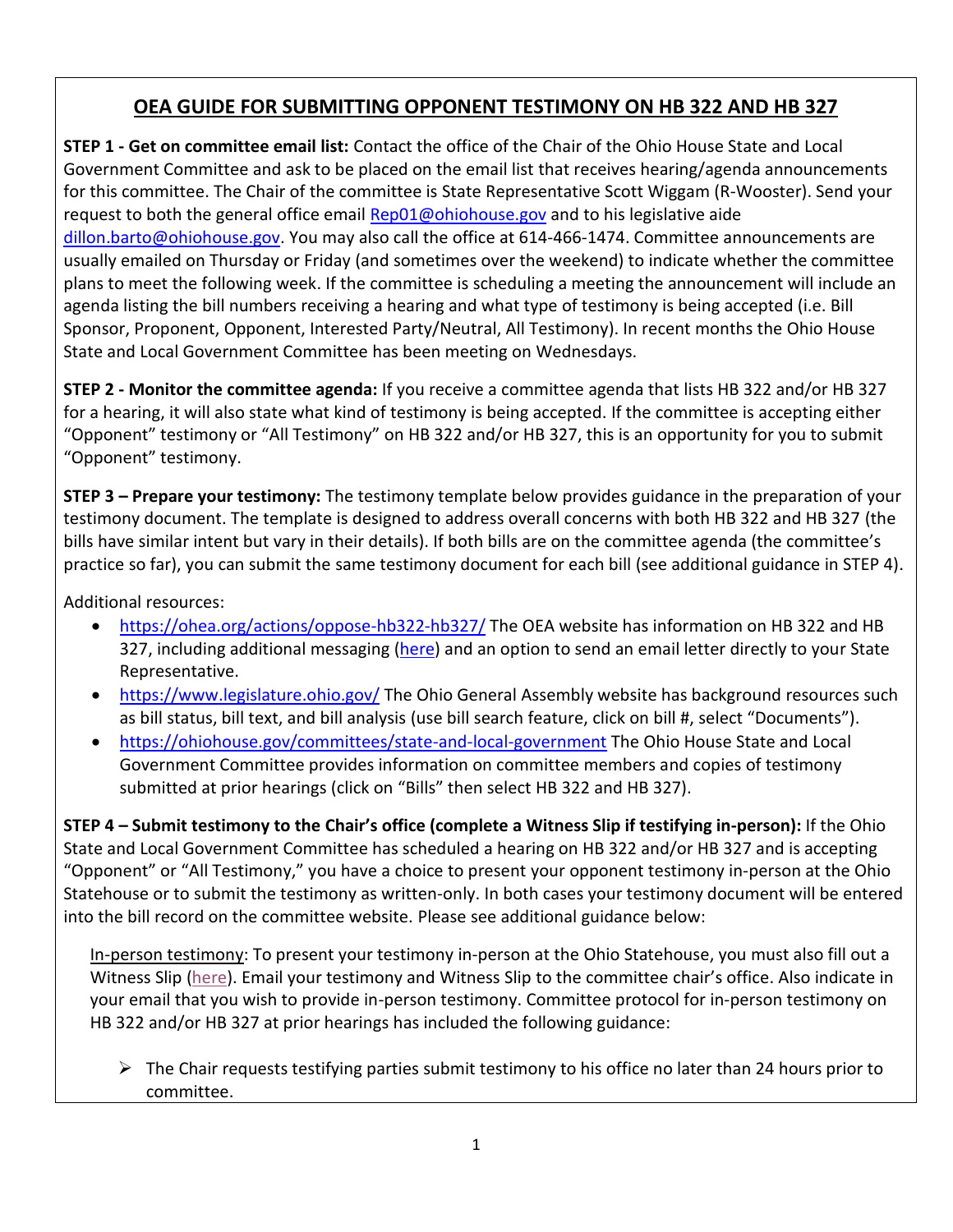- $\triangleright$  The committee will have a hard stop after three hours and the order of testimony will be on a first come first served basis.
- $\triangleright$  First come first served means the order in which it is received via email by the Chair's office.
- $\triangleright$  You must indicate whether you are submitting written testimony or verbal testimony.
- $\triangleright$  If you want to testify on both bills using the same testimony, please indicate that on your witness slip. Your written testimony will be entered into the record for both and you will be given one speaking slot for verbal testimony. You may fill out one witness slip.
- $\triangleright$  If you want to testify on both bills using different testimony, please submit two witness slips indicating whether you are submitting written testimony or verbal testimony.
- $\triangleright$  If you want to testify on one bill, please submit one witness slip, indicate whether you are submitting written testimony or verbal testimony.
- $\triangleright$  Those testifying will be permitted up to five minutes to present and there will be no limit on the time allotted for questions.
- $\triangleright$  You may find out your place in speaking by contacting the Chair's office.
- $\triangleright$  You may request your testimony to be held for a subsequent hearing.

Written-only testimony: You may also submit your testimony as written only, which does not require a witness slip. When submitting your testimony to the chair's office, note in the email that it is written testimony and also state in the heading of your testimony that it is written-only. Your written testimony will be entered into the committee record available on the committee website.

\*\*IF YOU HAVE QUESTIONS OR NEED ASSISTANCE, PLEASE CALL MATT DOTSON IN OEA GOVERNMENT RELATIONS AT 614-537-0611.\*\*

## **TEMPLATE FOR PREPARING COMMITTEE TESTIMONY OPPOSING HB 322 AND HB 327**

**HEADING:** At the top of testimony page include the heading below.

### **Ohio House State and Local Government Committee HB 322 and HB 327 Opponent Testimony**  *[Enter your name and include a professional title if you wish.] [Enter date of committee hearing.] [Enter "Written-Only Testimony" if you are not presenting testimony in person.]*

**INTRODUCTION AND ASK:** Greet the committee, introduce yourself, provide brief professional background, ask the committee to oppose the bills.

SAMPLE TEXT:

Chair Wiggam, Ranking Member Kelly, and members of the Ohio House State and Local Government Committee, my name is **[ENTER FULL NAME]**. I am a **[PROVIDE BRIEF PROFESSIONAL BACKGROUND, e.g. classroom teacher/school district/grade/subject(s)/# of years teaching]**. As an educator, I ask you to oppose HB 322 and HB 327.

**BRIEF SUMMARY OF LEGISLATION:** Provide quick background on major aspects of the legislation to help put your testimony in context.